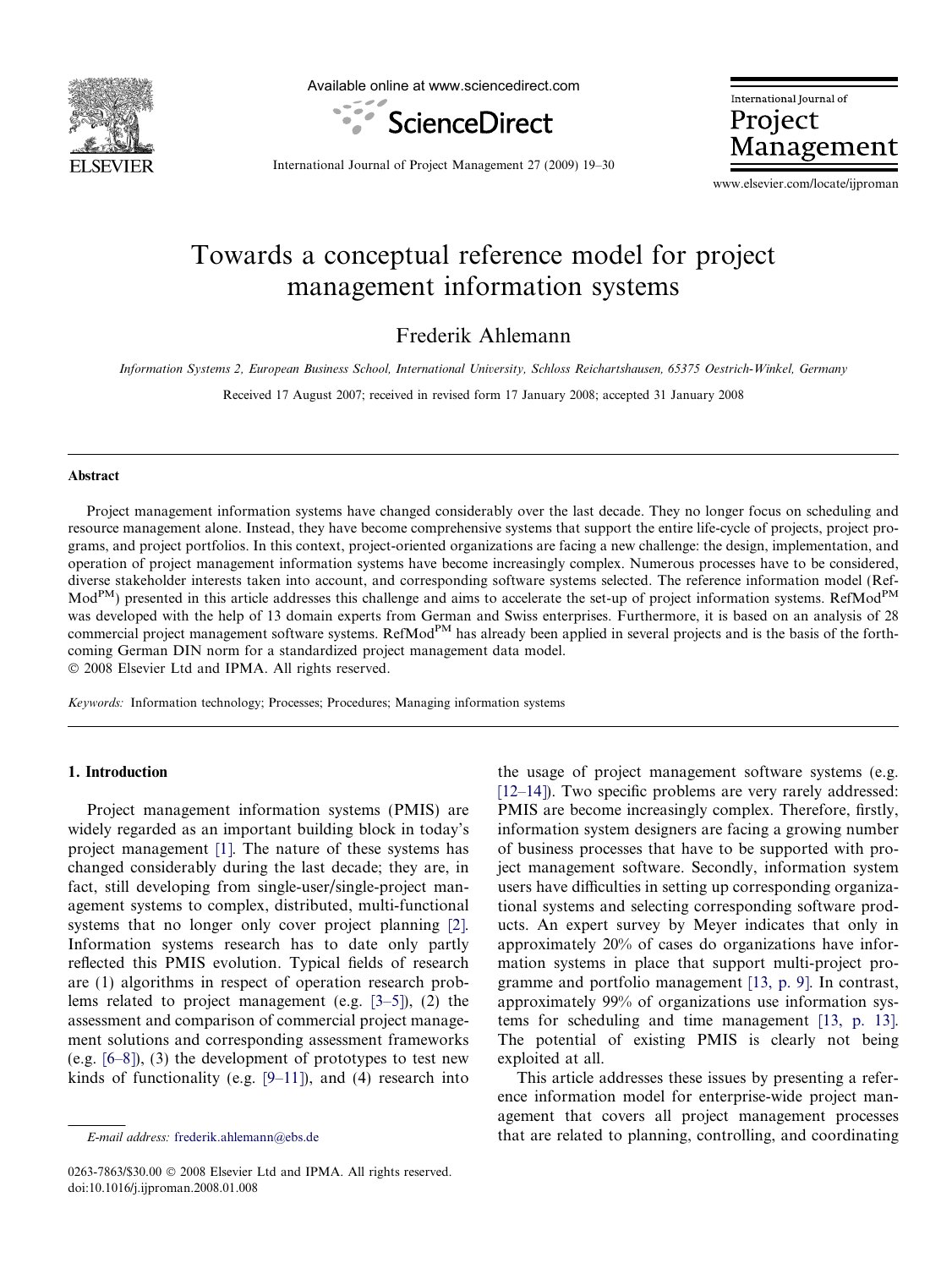projects (RefMod<sup>PM</sup>). The model can be used for the design of project management software, the set-up of the surrounding organizational system, as well as for the definition of software requirements that are essential to select a commercial project management software system. Ref-ModPM covers both single-project management and multi-project management. It is based on a single, uniform information system architecture called M-Model and makes use of the Unified Modeling Language (UML) Version 2.

This paper is structured as follows: section two describes the conceptual and terminological foundation of this article and presents a review of existing approaches to reference modelling in respect of PMIS. A brief description of the research design and the sources of the construction process are provided in section three. Section four outlines the architecture of the reference model, the M-Model. A more detailed exemplary excerpt of the reference model is presented in section five, which is then compared to the modelling approaches presented by other authors. In section six, examples that illustrate the model's application are described, followed by concluding remarks that summarize the paper.

### 2. Foundation and related work

## 2.1. The role of information models in the development of information systems

Information systems (IS) are socioeconomic systems that comprise software, hardware, and the surrounding organizational system. Models play an important role during the design and implementation of information systems. Depending on the phase or level of IS design and implementation, three different types of such information models can be distinguished:

- 1. Conceptual models help with documenting, analyzing, and understanding the requirements that an IS needs to meet. These models do not take any technical aspects into consideration and focus on the problem that needs to be solved or the processes that need to be supported.
- 2. Conversely, design models specify the general architecture of the information system by describing larger technical building blocks called components. Such components are not, however, analyzed in detail.
- 3. Implementation models depend on specific technologies and are closely related to software programming.

In general, information models describe the static or dynamic aspects of information systems. Consequently, models are distinguished as those presenting information structures, i.e. data structures (data models), and those presenting information processes (process models). In a nutshell: data models lead to the design of databases, whereas process models are generally used as a basis for the programming of functionality.

There are several graphical languages available for the modelling of IS. One of the most prominent and widely used is the Unified Modeling Language (UML) [\[15\]](#page--1-0). UML allows class diagrams to be used for data modelling and activity diagrams for process modelling.

The design and implementation of information systems should be regarded as a construction process and is a topic of design science that explores how researchers can construct high-quality artefacts that are good solutions to practical problems [\[16,17\].](#page--1-0)

#### 2.2. Reference models

There is no mutual understanding of the term ''reference model" [\[18, pp. 8,19\].](#page--1-0) Generally, one can distinguish between approaches that regard models as direct representations of reality and approaches that follow a constructivist paradigm. The latter regard a model as a construction of one or various modellers. This paper is based on the abovementioned constructivist understanding of the term model. In accordance with this and in keeping with Thomas, a reference model is defined as an ''information model used for supporting the construction of other models" [\[19, p. 491\]](#page--1-0). The use of reference models is frequently based on the expectation that they can

- accelerate the development of information systems (a time aspect).
- reduce the associated costs (a cost aspect),
- help to communicate innovative ideas and best practices (a quality aspect), and
- reduce the risk of failure (a risk aspect) [\[20\].](#page--1-0)

Although widely accepted in business informatics, the term reference model is not always applied. The terms "standard model," "framework" or "architecture" are frequently used as synonyms. In the following sections, we discuss all the variant forms as long as they meet the characteristics of the definition presented above, are conceptual by nature, and contain at least semi-formal information models.

### 2.3. Previous project management reference models

Approaches to the conceptual modelling of project management information systems have been published since the 1980s. Raymond, for example, describes a data modelling approach and illustrates it with an entity relationship model consisting of 25 entity types that describe the core data structures for single-project management [\[21\]](#page--1-0). This data model is not, however, regarded as a normative artefact or as a general recommendation for information system designers.

One of the first reference information models for project management in the architecture, engineering, and construction (AEC) industry was published by Froese, who called it a ''standard model" [\[22\]](#page--1-0). Proprietary object-oriented mod-